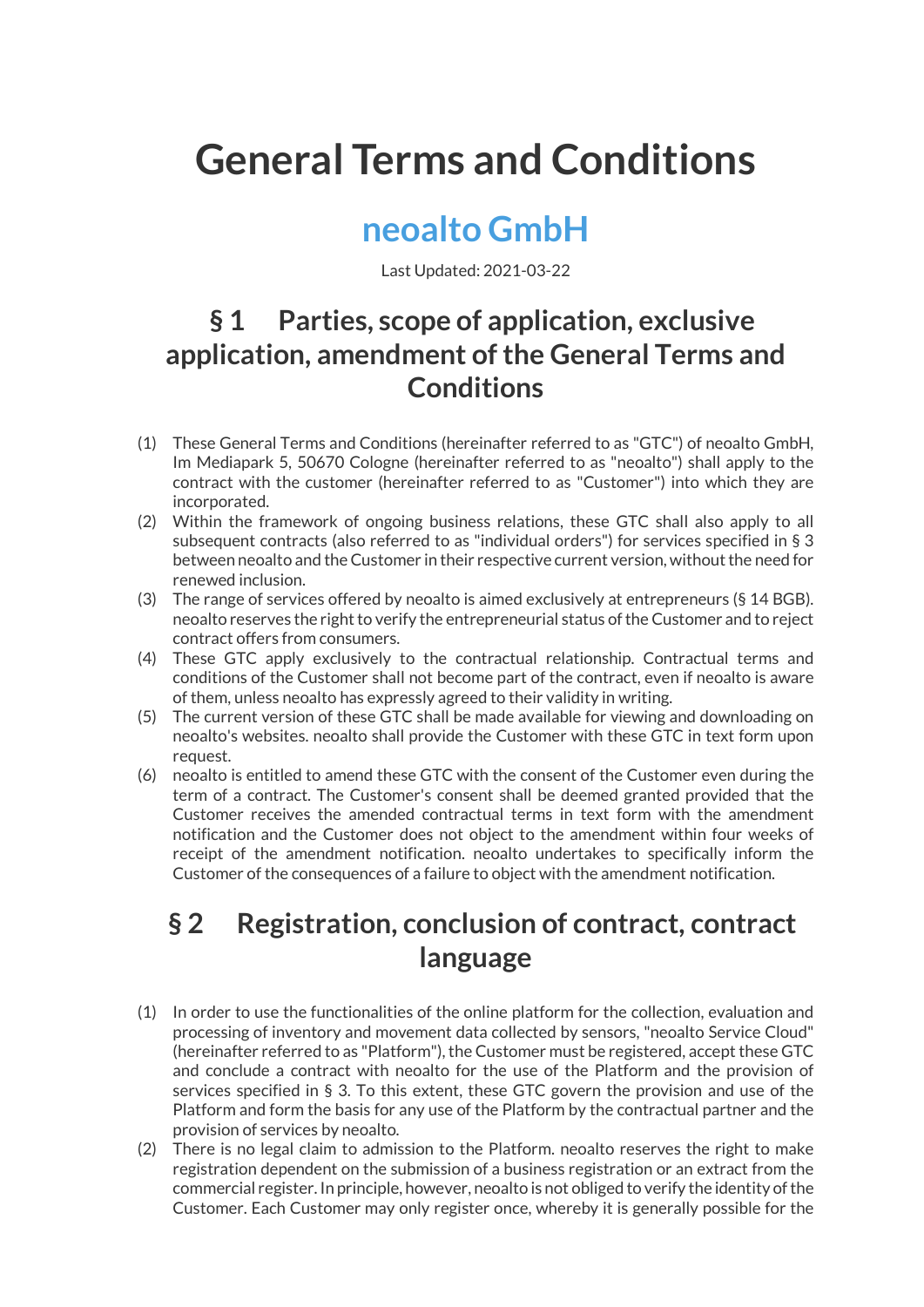parties to agree within the framework of an individual contract that, for example, in the case of groups of companies, subsidiaries and independent or dependent business premises of the customer are also covered by the contractual agreements.

- (3) Registration is effected by filling in and submitting the registration form on the website of the platform or by sending the required data to neoalto by e-mail, fax or post. The data required for registration must be provided by the Customer completely and truthfully. Within the scope of the registration, the Customer shall provide the required mandatory data, such as in particular the company name, the company address, the name of the person acting on behalf of the company as well as a valid e-mail address. The automatic execution of registrations by so-called bots is prohibited.
- (4) As a necessary part of the contract, the Customer must specify within the scope of the registration which assortments or which products are to be integrated in which locations on the Platform. On this basis, neoalto submits an offer which, in addition to the term, contains in particular the number of devices required (sensors and gateways) depending on the number of product locations and operating sites to be equipped as well as the associated running costs.
- (5) The offer of neoalto based on these GTC is either transmitted in writing (e-mail, fax or post) or presented as a digital shopping cart during registration on the Platform. Offers by neoalto are non-binding unless they are expressly designated as binding. The contract (individual order) between the Customer and neoalto shall be concluded by neoalto's acceptance of the Customer's offer, as a rule by sending an order confirmation to the Customer, at the latest, however, when neoalto begins to provide the agreed service.
- (6) The contract between neoalto and the Customer consists of the following components (in descending order of priority):
	- a. the offer of neoalto or the respective individual order,
	- b. the performance specification,
	- c. the Service Level Agreement,
	- d. these GTC (Framework Agreement), and
	- e. the general price lists of neoalto.
- (7) neoalto shall activate the customer area (hereinafter referred to as "Account") on the Platform and the other functionalities of the Platform after successful conclusion of the contract, create a user access (hereinafter referred to as "User") and send the access data to the Customer. This User is provided with certain rights and roles in accordance with the provisions of the individual contract, based on which the User can use certain functionalities of the Platform and, for example, receives certain access rights to data. Depending on the individual contract, this may also include the creation of further registered users and the allocation of rights and roles for these (cf. also § 6).
- (8) The contract can be concluded in the following languages: German, English. In the event of doubts or discrepancies in the interpretation of contractual provisions, only the German language version shall be legally binding.

#### § 3 Services, general rights and obligations of neoalto

- (1) neoalto provides the following paid services, among others:
	- a. Platform: For the duration of the contract term, access to the Platform and use of the functionalities in accordance with the service description.
	- b. Hardware (optional): Delivery and, if necessary, rental for the duration of the contract period of the required devices, such as in particular sensor technology (stock beacons) and communication/internet access devices (beacon gateway) for generating data (hereinafter referred to as "hardware").
	- c. Installation/Uninstallation (optional): Provision of support services for the installation/uninstallation of the sensor technology, the communication devices, and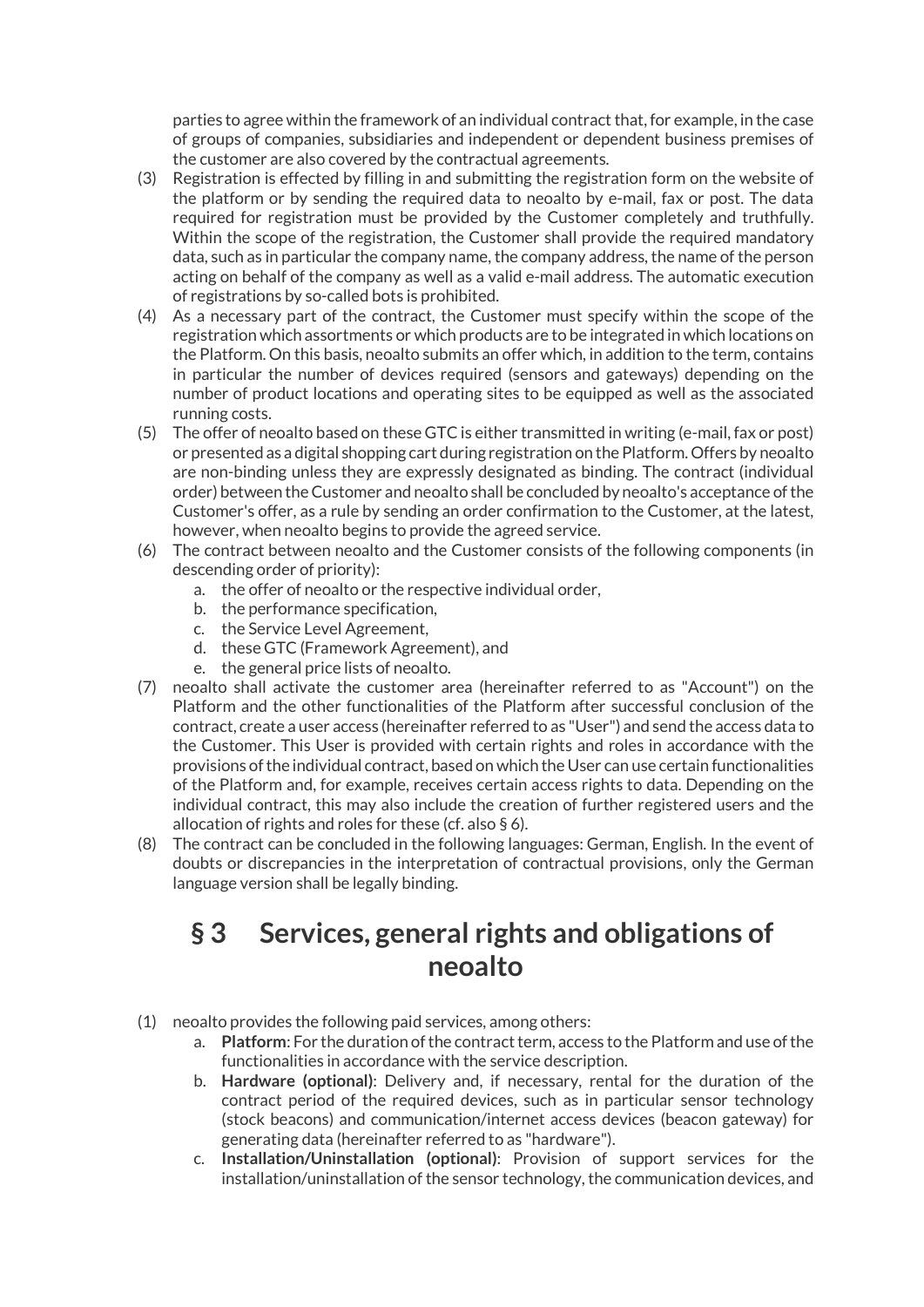the necessary configurations on the platform. Installation services must be ordered separately and are to be remunerated additionally.

- d. Hardware maintenance (optional): if the hardware is leased, provision of maintenance services in relation to the hardware supplied.
- e. Programming services (optional): Paid provision of programming services, e.g. with regard to interfaces not available at the customer or customer-specific adaptations (e.g. special graphic displays, specific evaluations). Programming services must be ordered separately and are to be remunerated additionally.
- f. Consultancy and support services (optional): Provision of consultancy services, e.g. on the design and use of the Platform, as well as related support services. Consultancy and support services must be commissioned separately and are to be remunerated additionally.
- (2) The scope of services depends on the respective offer and individual order as well as the service description.
- (3) neoalto provides all services carefully and in accordance with proven market standards. neoalto employs personnel with sufficient specialist knowledge for this purpose.
- (4) The suitability of neoalto's services for a specific purpose shall only become part of the agreed quality if this has been expressly assured or confirmed by neoalto in text form.
- (5) Work shall be carried out as far as possible at neoalto's premises and/or those of subcontractors engaged by neoalto and only as far as necessary at the Customer's premises. When carrying out work at the Customer's premises, the personnel deployed by neoalto shall observe those customer-specific safety and work regulations to which they have been expressly advised in detail in text form.
- (6) neoalto shall be entitled to deliver partial performances. However, the Customer may refuse partial performance if and to the extent that such partial performance is unreasonable for the Customer, in particular because such partial performance is individually unusable.
- (7) neoalto regularly carries out data backups to an extent and at intervals appropriate to the protection requirements of the respective data.

#### § 4 Service provision by third parties

(1) neoalto shall be entitled to provide individual or all services through third parties (e.g. subcontractors). The Customer may object to the use of a particular third party if there are serious justified doubts about its reliability, performance or professional competence.

# § 5 General obligations of the Customer

- (1) The Customer undertakes to pay the fees agreed in the respective individual order in due time. If the agreed fees are not paid or not paid on time, neoalto shall be entitled to the statutory and, if applicable, contractually agreed rights. In particular, neoalto is entitled to prohibit the Customer from further use of the Platform and the hardware for the duration of the default in payment and to temporarily block access to the Platform in the event of default in payment. neoalto shall inform the Customer of the impending blocking in text form together with the reminder at least one week in advance.
- (2) The Customer shall fulfil, free of charge, general duties to cooperate to the extent required, in particular
	- a. the Customer shall, to the extent necessary, support neoalto in the performance of the service by deploying expert personnel and shall create all the conditions necessary for the proper execution of the order in the intended operating premises and provide necessary information and access.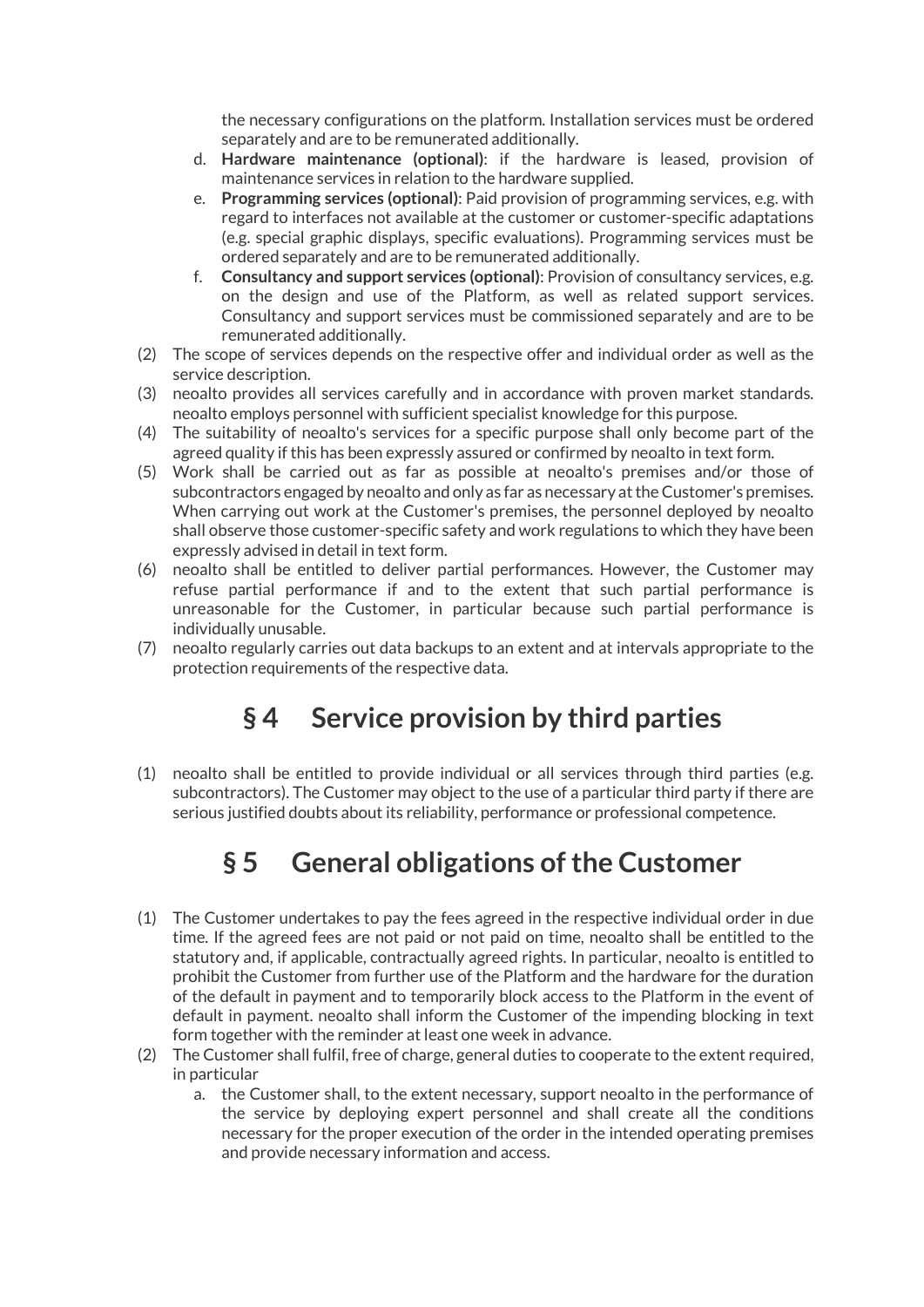- b. the Customer shall allow neoalto's employees and agents access to all premises necessary for the performance of the service and shall instruct them with regard to the special safety and occupational health regulations to be observed;
- c. the Customer shall provide meeting facilities, workstations, work equipment and access to IT systems and resources for work that takes place at the Customer's premises;
- d. the Customer shall appoint a responsible contact person with decision-making authority for commercial issues and for technical issues for the coordination of the services of neoalto and/or the subcontractors used. The contact persons shall take all decisions relating to the performance of the contract without delay. The decisions shall be documented in a binding manner;
- e. the Customer shall provide information about products, assortments, locations and all other relevant information necessary for the proper operation of the platform.
- (3) Any accessories for the operation of the hardware (e.g. goods feed systems for the use of the stock beacons) are to be procured by the Customer.
- (4) The Customer shall carefully check all assumptions and starting points designated as such, which neoalto presupposes for its own services, for correctness or at least for plausibility and shall inform neoalto immediately of any deviations or errors. This shall apply in particular to quantity structures on which neoalto's performance is based.
- (5) Proper functioning of the hardware requires that the sensors are used according to their specification. The Customer must ensure that when using stock beacons based on goods feed systems, the correct goods feed systems are used for specific items. It must be ensured that the sensors and the respective peripherals are configured in such a way that every movement of goods (removal, filling) is detected by sensors. neoalto accepts no liability for loss of data, errors or incorrect evaluations that can be traced back to a faulty or inadequate configuration of the sensors and the respective peripherals, unless neoalto has contractually assumed the installation and demonstrably no changes have been made to the installation by the Customer.
- (6) The contractual function of the Platform requires that the assignment of products to sensors ("linkage") is coherent. Unless separately commissioned, the Customer is responsible for the correct assignment of products to sensors and the maintenance of the correct assignment. neoalto assumes no liability for data loss, errors or incorrect evaluations based on an incorrect assignment of products to sensors, unless neoalto has contractually assumed the correct assignment of products to sensors and the customer has demonstrably not made any changes to the assignment.
- (7) The use of a beacon gateway is necessary for the proper functioning of the sensors on site. If neoalto provides the beacon gateway on a rental basis as part of its services for the agreed term, the Customer must ensure that the beacon gateways required for operation at the installation site can establish a mobile radio connection to the Internet and a connection to the sensors. The Customer must also ensure that the beacon gateway is permanently supplied with power. neoalto shall not be liable for data loss, errors or incorrect evaluations caused by unconnected gateways.
- (8) The customer is obliged to inform neoalto in good time of any changes to the hardware and its infrastructure, in particular changes to the goods feed systems and storage spaces, insofar as these changes may have an impact on neoalto's services.
- (9) Unless otherwise agreed, travel expenses shall be reimbursed separately.
- (10) Should the Customer's personal data change, he/she must immediately ensure that his/her data is updated within his/her account. All changes can be made online after logging on to the Platform, if applicable. Otherwise, they must be communicated to neoalto in writing.
- (11) The Customer shall observe import and export regulations applicable to the deliveries or services on its own responsibility, in particular those of the USA. The Customer shall handle legal or official procedures in connection with cross-border deliveries or services on its own responsibility, unless otherwise expressly agreed.
- (12) As long as the Customer fails to perform required duties to cooperate, neoalto shall not be in default.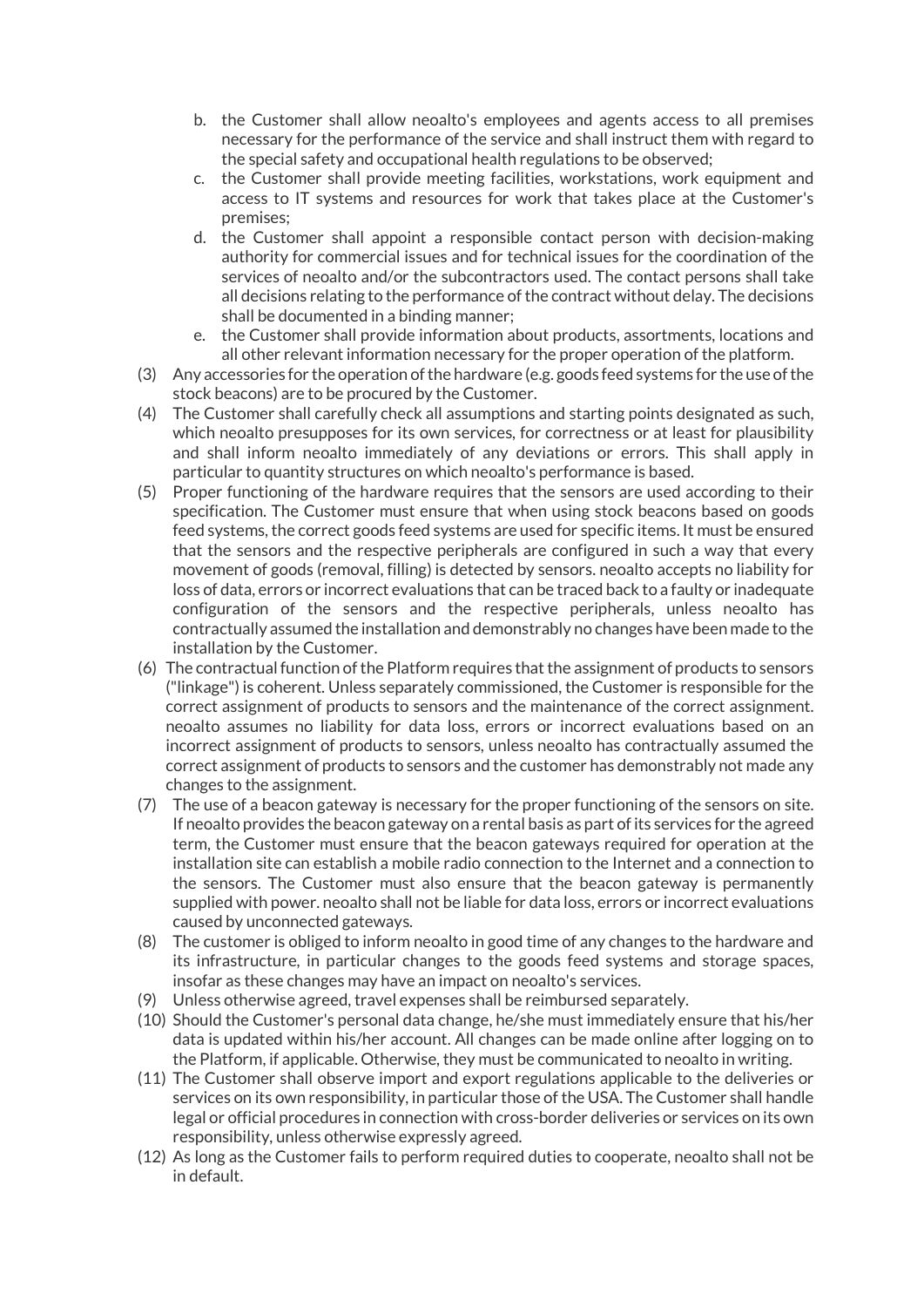(13) Furthermore, the Customer is obliged to impose the obligations of these GTC incumbent upon him, in particular of § 5 and § 6, as well as any further obligations arising from the individual order also on the (registered) Users. The customer shall be liable for any damage incurred by neoalto due to a breach of duty by a (registered) User.

# § 6 Proper use of the Platform by the Customer

- (1) The Customer is only entitled to use the Platform if a current individual order exists with neoalto.
- (2) The Customer is obliged to ensure that all Users choose a secure, i.e. sufficiently long and complex password for logging into the Account.
- (3) An Account may only be used by registered Users. The Customer is obliged to ensure that all Users do not disclose the access data to other persons and to take appropriate protective measures to prevent third parties from gaining knowledge. The Customer is solely responsible for maintaining the confidentiality of the access data. If a User leaves the company or if the activity relevant to the access is terminated, the Customer shall ensure that the User access is deactivated immediately.
- (4) The Customer is also exclusively responsible for all activities in his Account. He undertakes to inform neoalto immediately of any unauthorised use of his Account or any other breach of security. neoalto shall not be liable for any damage incurred by the Customer as a result of third parties using his password or Account due to improper handling of the access data.
- (5) Insofar as the dissemination of content by the Customer is possible within the scope of individual functions of the Platform, the Customer shall not use the Platform to transmit illegal or immoral content or to refer to such content. This includes, in particular, content that incites hatred, glorifies or trivialises violence, is pornographic, sexually offensive or otherwise harmful to young people, insulting or defamatory, as well as content that incites criminal offences or violates competition or other law.
- (6) To the extent that the upload of content by the Customer is possible within the scope of individual functions of the Platform, the Customer shall not upload any files with malware to the Platform.
- (7) The Customer shall neither himself nor through other persons attempt to gain access to data within the technical infrastructure of neoalto which is not intended for use by the contractual partner in the normal operation of the Platform. Furthermore, the Customer shall neither himself nor through other persons interfere with the intended operation of the software or data networks used. Any action that may lead to impairing the functionality of the Platform, in particular electronic attacks on the websites (e.g. hacking attempts or brute force attacks) and actions that place an excessive load on the infrastructure of the websites (e.g. mass sending of notifications or messages) shall be refrained from.
- (8) If the Customer discovers that another person has gained knowledge of his password and/or username or if there is a suspicion of misuse, the contractual partner is obliged to change his password and user name immediately. If he is unable to do so, he must inform neoalto immediately. In this case, neoalto will block access to the Platform Account.
- (9) The Customer may only use the Platform for registration and for the services according to  $\S$ 3. The Customer shall ensure that the manner of use of the Platform does not lead to any technical overload or instability. All actions which are carried out directly or indirectly by third parties or by software and which may lead to an impairment of the technical availability of the Platform shall be refrained from.
- (10) The Customer is obliged to keep all content and data transmitted by him to the Platform on his own systems and to back them up regularly and in accordance with the risk.

# § 7 Consequences of unlawful use of the Platform, right of blocking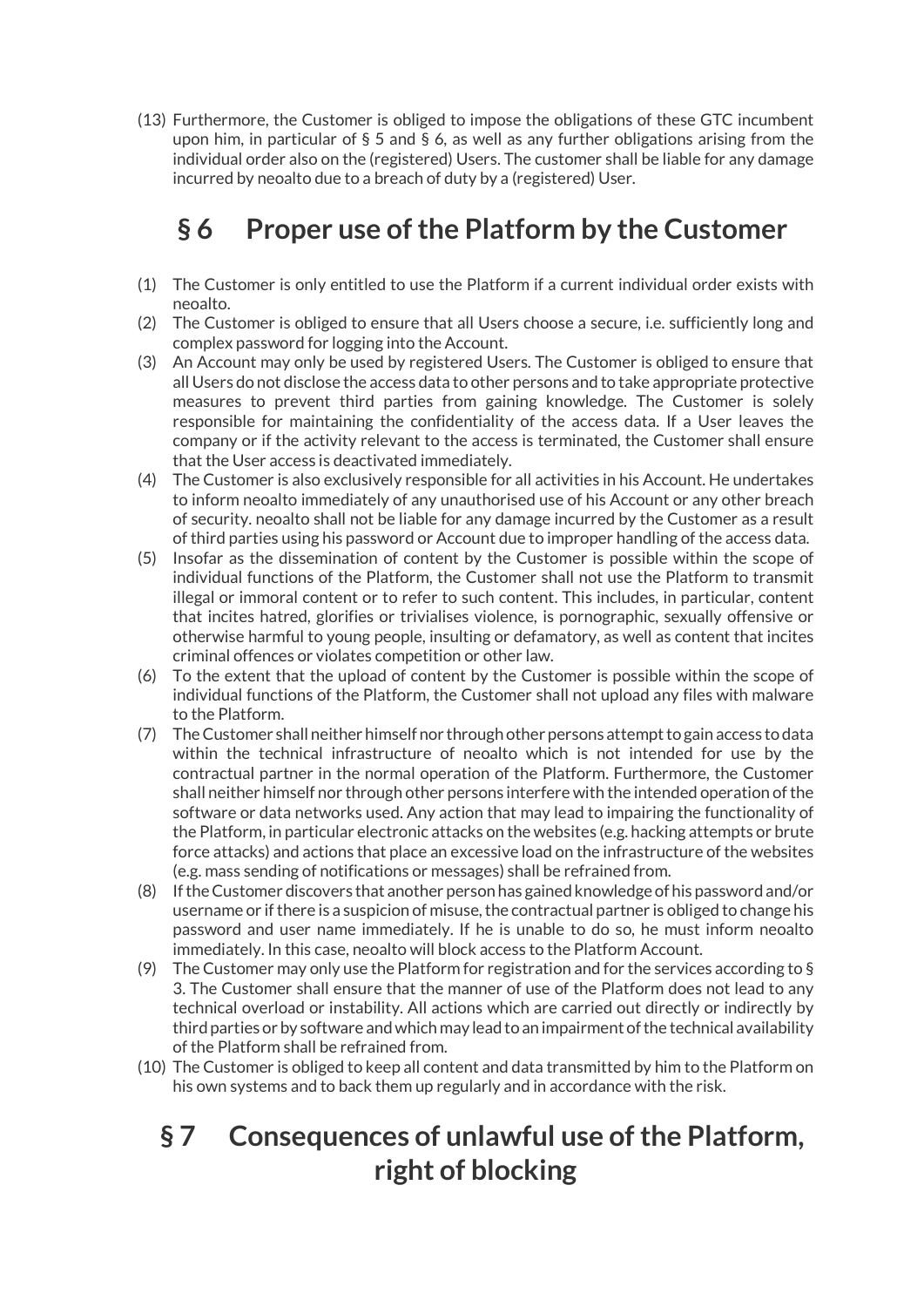- (1) A breach by the Customer of material obligations, in particular pursuant to  $\S$  5 and  $\S$  6, entitles neoalto to warn the Customer at its own discretion, to delete illegal content in whole or in part, to restrict the use of the Platform or to temporarily exclude the Customer from using the Platform by blocking the Customer's access to the Platform. This blocking may include the electronic inaccessibility of all information and functions in connection with the Customer's current individual orders. neoalto will request the Customer to permanently cease and desist or remedy the violation prior to the blocking, unless neoalto has reason to believe that further damage could occur due to the delay of the blocking or that the risk of damage occurring would be increased.
- (2) neoalto may make the lifting of the blocking dependent on the submission of a cease-anddesist declaration by the Customer with a penalty clause and/or on the provision of security up to the amount of the threatened damage, unless these measures are grossly disproportionate in relation to the infringement or the Customer proves that there is a lesser or no threat of damage.
- (3) The right of neoalto to terminate the contracts shall remain unaffected by the rights under this § 7.

#### § 8 Obligations of the Customer with regard to the provision and installation of hardware

- (1) The Customer shall be entitled to use the hardware provided and installed in the operating premises designated by him for the contractual term specified in the respective individual order.
- (2) Operating costs for the infrastructure at the installation site, e.g. electricity costs, have to be paid by the customer.
- (3) All hardware provided to the Customer by neoalto within the scope of the performance of the contract shall remain the property of neoalto.
- (4) The Customer must immediately inspect the delivered hardware for any transport damage or other external defects and secure corresponding evidence.
- (5) The Customer shall also be obliged to test the hardware delivered to him immediately after delivery in order to ensure the contractual use of neoalto's services. The Customer shall inform neoalto immediately if he discovers damaged, non-functioning or improperly functioning hardware.
- (6) Unless the Customer orders neoalto to carry out the installation, the Customer shall be responsible for all fixtures, installations or assemblies that he carries out in order to integrate hardware provided by neoalto. This includes in particular the attachment of the sensors to the mechanical sliders in the guide rails and the linking of the sensors with the products in the inventory. This shall also apply accordingly in the event of the replacement of defective devices.
- (7) The Customer must ensure that the allocation between the sensors and products is accurate and always up to date, in particular in the event of a change in the stock of goods or a change in the filling of the storage locations with other products.
- (8) During the term of the contract, the Customer may only use the hardware provided in accordance with the contract. The Customer is not entitled to pass it on or sublet it to third parties who are not covered by this contract and/or an individual order.
- (9) The Customer is obliged to treat the delivered hardware with care and to avoid losses, in particular of the sensor technology. The Customer shall be liable for wilful damage to or loss of the hardware and shall be obliged to compensate neoalto for any resulting damage. Furthermore, in this case the contractually agreed payments shall also be made by the Customer for the duration of the repair work and the time of the breakdown.
- (10) After expiry of the contract term or after termination of the respective contract, the Customer shall return all hardware provided to him in connection with the services of neoalto, to neoalto in full, without delay and at his own expense.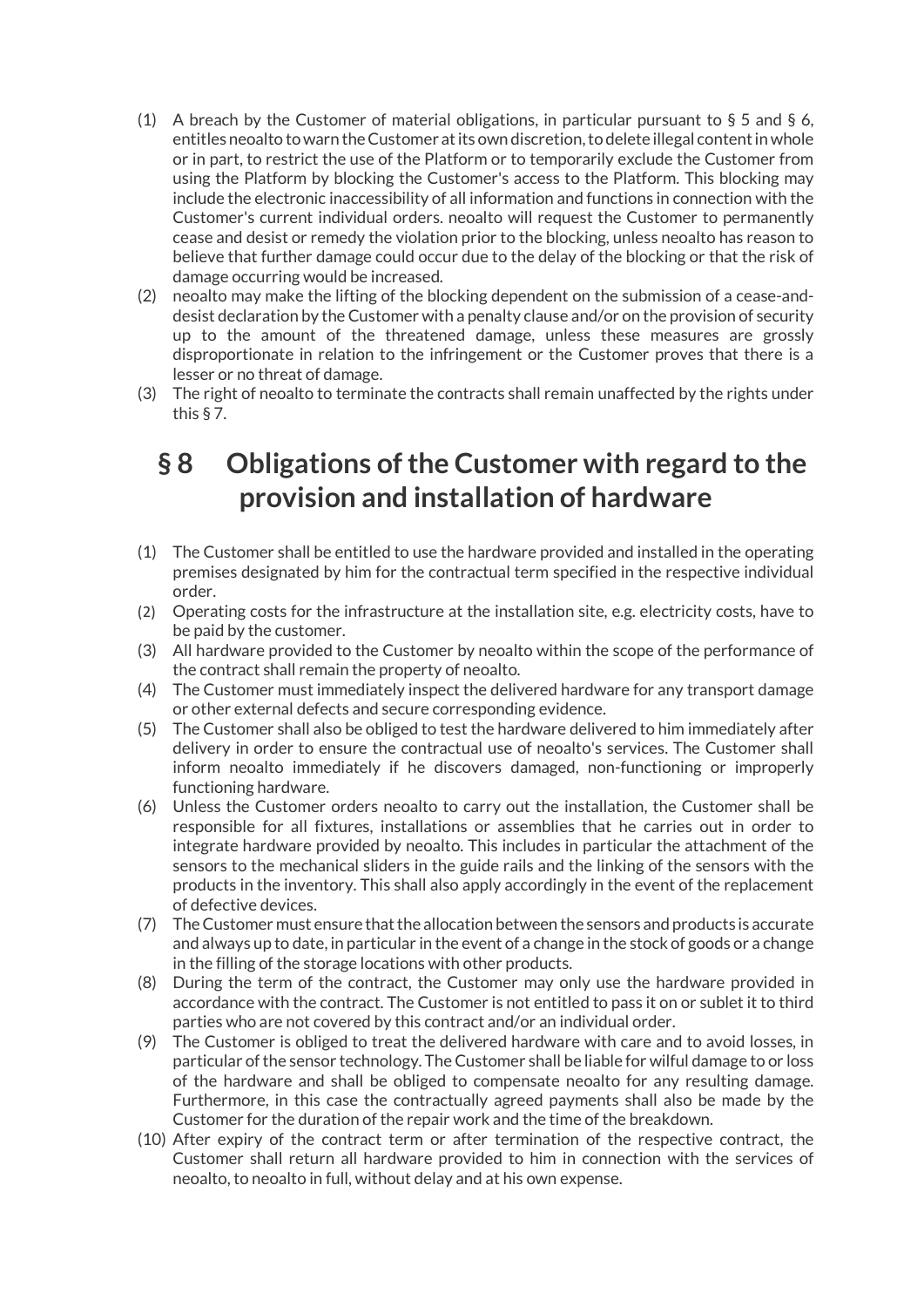# § 9 Delivery

- (1) Delivery dates are non-binding unless neoalto has expressly designated or confirmed a delivery date as binding in text form.
- (2) Within the scope of the transfer of physical goods by way of purchase, delivery within Germany shall be ex works (POS TUNING Udo Voßhenrich GmbH & Co KG, Am Zubringer 8, 32107 Bad Salzuflen) in accordance with INCOTERMS 2020 (EXW "ex works"), unless the parties agree otherwise in text form.
- (3) Within the scope of the transfer of physical goods by way of purchase, delivery outside Germany shall be made "free carrier" (POS TUNING Udo Voßhenrich GmbH & Co KG, Am Zubringer 8, 32107 Bad Salzuflen) in accordance with INCOTERMS 2020 (FCA "free carrier"), unless the parties agree otherwise in text form.
- (4) In the event that physical goods are provided on a rental basis, the details of the delivery shall result from the respective individual contract.

#### § 10 Terms of payment

- (1) The Customer undertakes to pay the fee agreed in the respective individual order.
- (2) All prices are net prices and are subject to value added tax at the applicable rate.
- (3) Payments by the Customer are due immediately and must be made by the agreed payment date, otherwise within 10 calendar days of receipt of the invoice. Monthly, quarterly or annually recurring payment obligations are due on the 1st of each month and are to be fulfilled in advance by the 10th calendar day of the month, quarter or year. In the first and last month of use, the fee is calculated pro rata and due in advance at the earliest possible date.
- (4) If direct debit is selected by the Customer as the method of payment, the Customer shall grant neoalto a SEPA corporate direct debit mandate upon conclusion of the contract and shall always ensure sufficient cover for the agreed debit account.
- (5) The Customer is not entitled to discounts or other deductions.
- (6) Travel costs and expenses shall be reimbursed as agreed. In the absence of an agreement to the contrary, the following shall apply
	- a. Travel times that cannot be invoiced otherwise shall be remunerated like working hours according to the hourly rates agreed upon conclusion of the contract,
	- b. distances travelled by motor vehicle at 0.50 euros per kilometre, as well as
	- c. Reimburse costs for travel by other means of transport and other expenses in the amount actually incurred.
- (7) In the case of cross-border delivery or performance, the Customer shall bear any customs duties, fees and other charges incurred.
- (8) neoalto shall send the Customer a monthly invoice for the services provided by e-mail to an e-mail address designated by the Customer for this purpose.
- (9) Complaints against the amount of the invoiced fees must be addressed to neoalto immediately after receipt of the invoice. Complaints must be received by neoalto within four (4) weeks of receipt of the invoice. Failure to submit complaints in due time shall be deemed as approval. Legal claims of the Customer in the event of complaints after expiry of the deadline shall remain unaffected.

#### § 11 Price changes

(1) Prices may be adjusted to compensate for increased or reduced costs. This is the case, for example, if third parties from whom neoalto obtains the necessary preliminary services to provide the services owed under this contract increase or reduce their prices. Furthermore,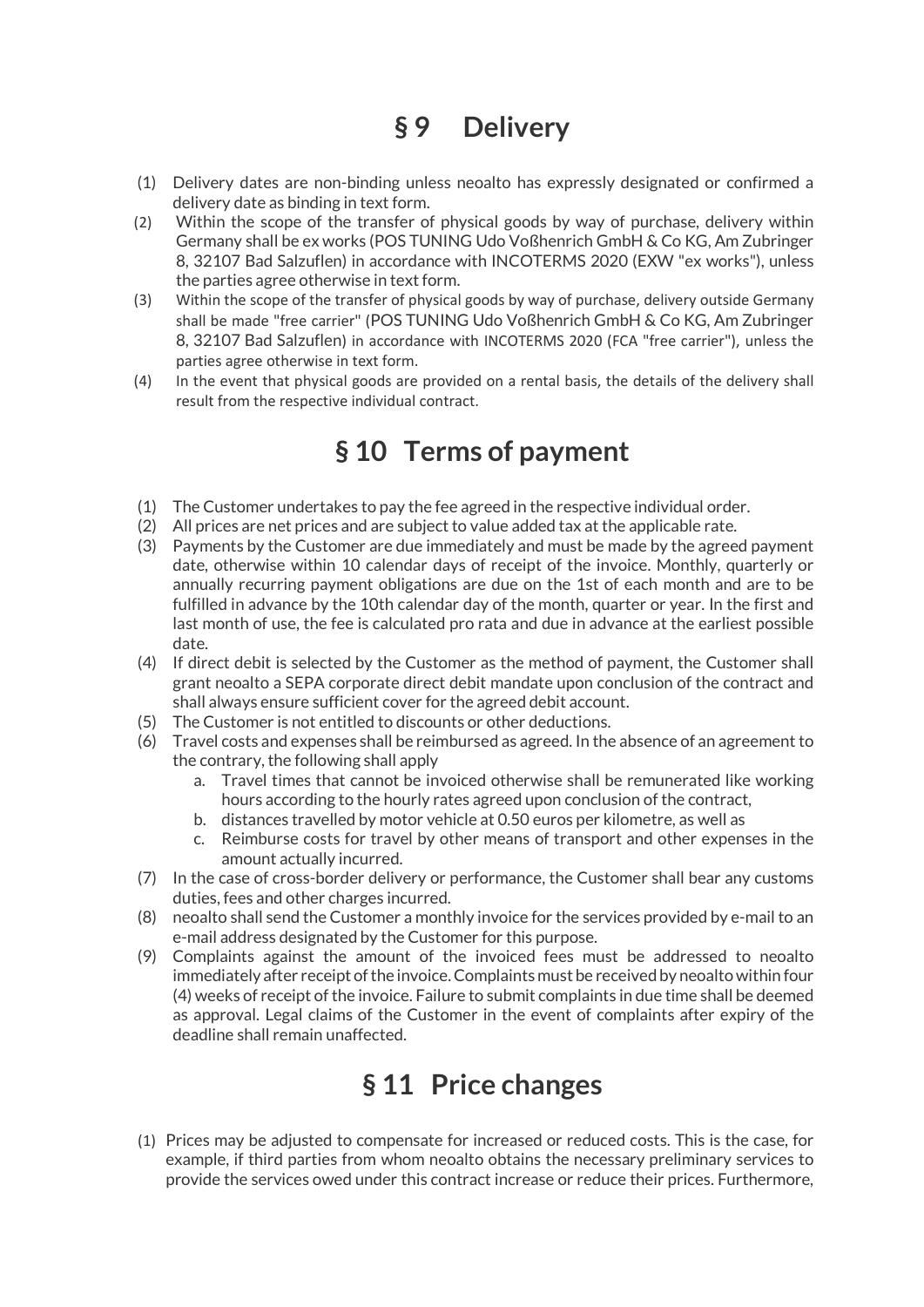price adjustments are possible to the extent that it is caused by a change in the rate of value added tax or is mandated by binding legal or official requirements.

#### § 12 Date of performance, default

- (1) The Customer shall be in default, without any further reminder being required, if he fails to make a due payment by the agreed payment date, otherwise within 15 calendar days of receipt of the invoice.
- (2) If the Customer defaults on a payment, the statutory consequences of default shall apply; in particular, default interest in the amount of nine (9) percentage points above the base interest rate and a lump sum of 40 euros shall be payable on the payment claim (Section 288 (5) of the German Civil Code).
- (3) neoalto shall be in default if a performance date expressly designated or confirmed as binding at least in text form is culpably not met. If a performance date has not been expressly designated or confirmed as binding in text form, neoalto shall only be in default after the fruitless expiry of a further reasonable period to be set by the Customer for the performance of the service, which as a rule may not end before 14 calendar days after the initially notified performance date.
- (4) If neoalto is in default with a performance obligation, the statutory consequences of default shall apply unless neoalto is not responsible for the default. In particular, neoalto shall not be in default insofar as performance dates are postponed because the Customer has not fulfilled his duties to inform and cooperate or has fulfilled them incompletely or incorrectly.

#### § 13 Rights of use, rights of third parties, indemnification

- (1) The Customer is entitled to use the data, analyses and information available via the Platform in his Account exclusively within the scope of the purposes of these GTC and the respective individual orders concluded for his own business purposes.
- (2) Subject to a deviating provision to be agreed separately, the Customer is not permitted to transmit, publish, sell or otherwise make available to third parties the data, analyses and information available via the Platform in his Account.
- (3) Insofar as the data, analyses and information available via the Platform in his Account are protected as a database or database work within the meaning of the UrhG, all copyrights shall remain with neoalto.
- (4) neoalto is entitled to analyse the Customer's data, analyses and information and to use the findings thereof in anonymised form, i.e. without any reference to the Customer, for its own business purposes.
- (5) If neoalto provides programming services for the Customer within the scope of an individual order, the Customer shall receive a simple, non-transferable right of use, for example to customer-specific interfaces, limited in time to the duration of the respective applicable individual order and in terms of content to the purposes of the respective applicable individual order.
- (6) In all other respects, the Customer shall generally not be granted any rights of use, unless the provision of software is exceptionally part of the contractual services based on a corresponding individual order.
- (7) Each party warrants that by or in connection with the provision of its contractual performance, fulfilment of duties to cooperate and obligations, or the use of a contractual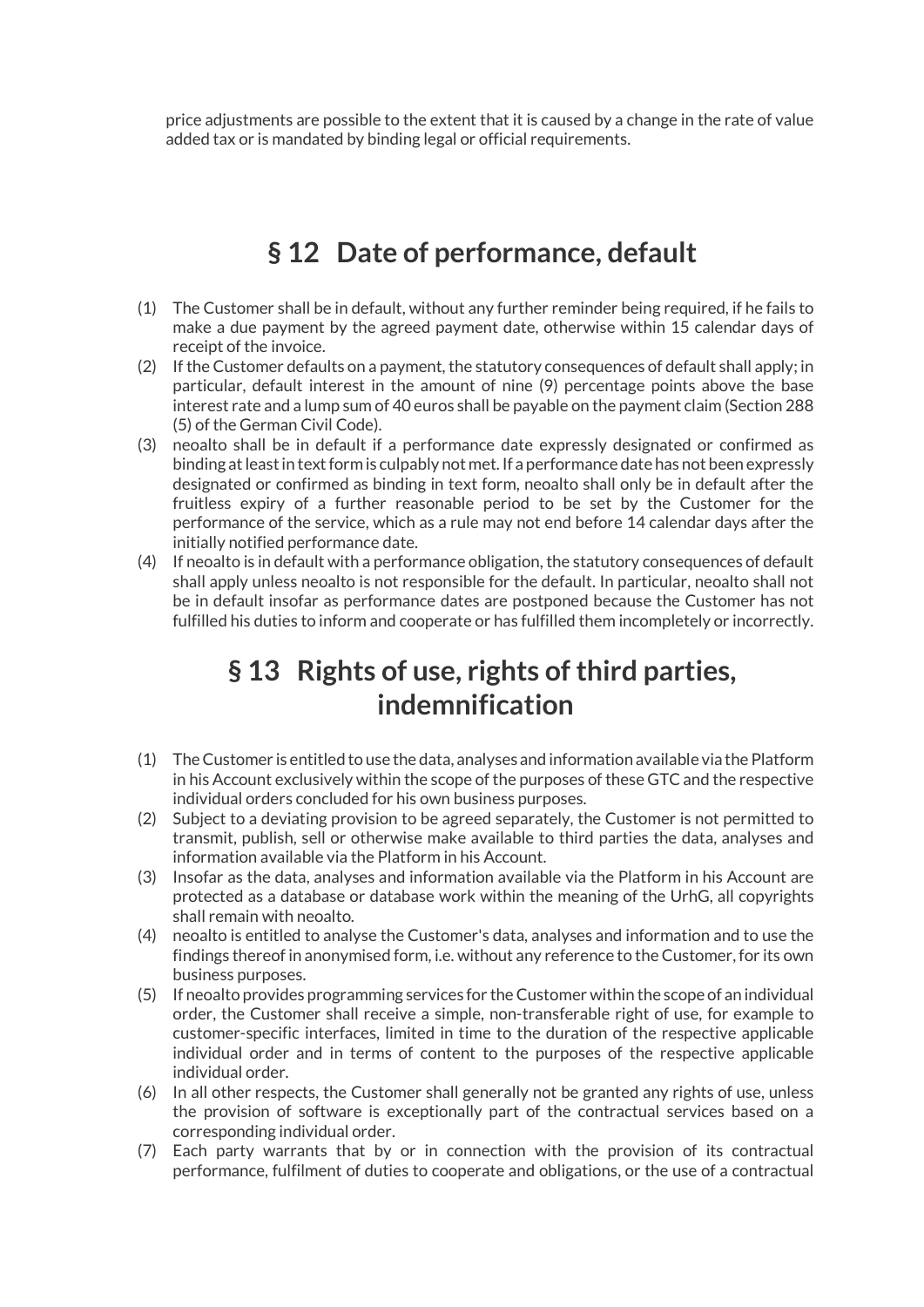performance, no applicable laws, official orders or rights of third parties are violated, insofar as this restricts or excludes the contractual use of performances or duties to cooperate.

(8) Each party shall indemnify the other party against claims of third parties for infringement of property rights, applicable laws or official orders by or in connection with the provision of its contractual performance, fulfilment of duties to cooperate and obligations, or the use of a contractual performance upon first written request. This indemnification obligation also includes the assumption of all necessary expenses, including reasonable legal prosecution and defence costs, incurred by the other party in connection with the claim by third parties. This shall not apply if the party claimed for indemnification proves that it is not responsible for the breach of duty underlying the third party's claim.

#### § 14 Contract term, termination

- (1) The contract term and period of use agreed in the individual order shall apply uniformly to all contractual services within the meaning of § 3.
- (2) The contractual relationship ends with the complete fulfilment of the contractual obligations or at the agreed end of the contract. If the contract is concluded for an indefinite period of time, even if a minimum contract period has been agreed, the contract shall end by termination.
- (3) If the contract has been concluded for an indefinite period of time, either party may terminate the contract at any time with three months' notice, insofar as applicable after the expiry of the minimum contract period specified in the individual order, unless otherwise agreed.
- (4) Both this framework agreement and the respective individual order may furthermore be terminated by either party without notice for good cause. Termination without notice for good cause must, insofar as reasonable, as a rule be threatened in writing beforehand with a notice period of at least two weeks, stating the reason for termination.
- (5) Any termination must be in text form in accordance with § 126b BGB in order to be effective.
- (6) After the end of the contract, the Account will be blocked and the Customer must stop using all hardware provided on behalf of neoalto and return it to neoalto immediately.

#### § 15 Warranty

- (1) neoalto warrants that the contractually agreed quality of the platform and hardware will be maintained during the term of the contract and that no third party rights will prevent the contractual use of the Platform and hardware. neoalto shall remedy any material defects and legal defects in the rented item within a reasonable period of time.
- (2) The customer is obliged to notify neoalto in writing of defects in the Platform or hardware immediately after their discovery. In the case of material defects, this shall be done with a comprehensible and as detailed as possible description of the time of occurrence of the defects and the more detailed circumstances, stating all information useful for the detection and analysis of the defects.
- (3) The customer shall support neoalto in the examination and assertion of claims against third parties in connection with the provision of services appropriately upon request. This shall apply in particular to neoalto's recourse claims against upstream suppliers.

# § 16 Liability

(1) The parties shall be liable to each other in accordance with the general statutory provisions insofar as the respective other party asserts claims for damages based on intent or gross negligence, including intent or gross negligence on the part of representatives or vicarious agents.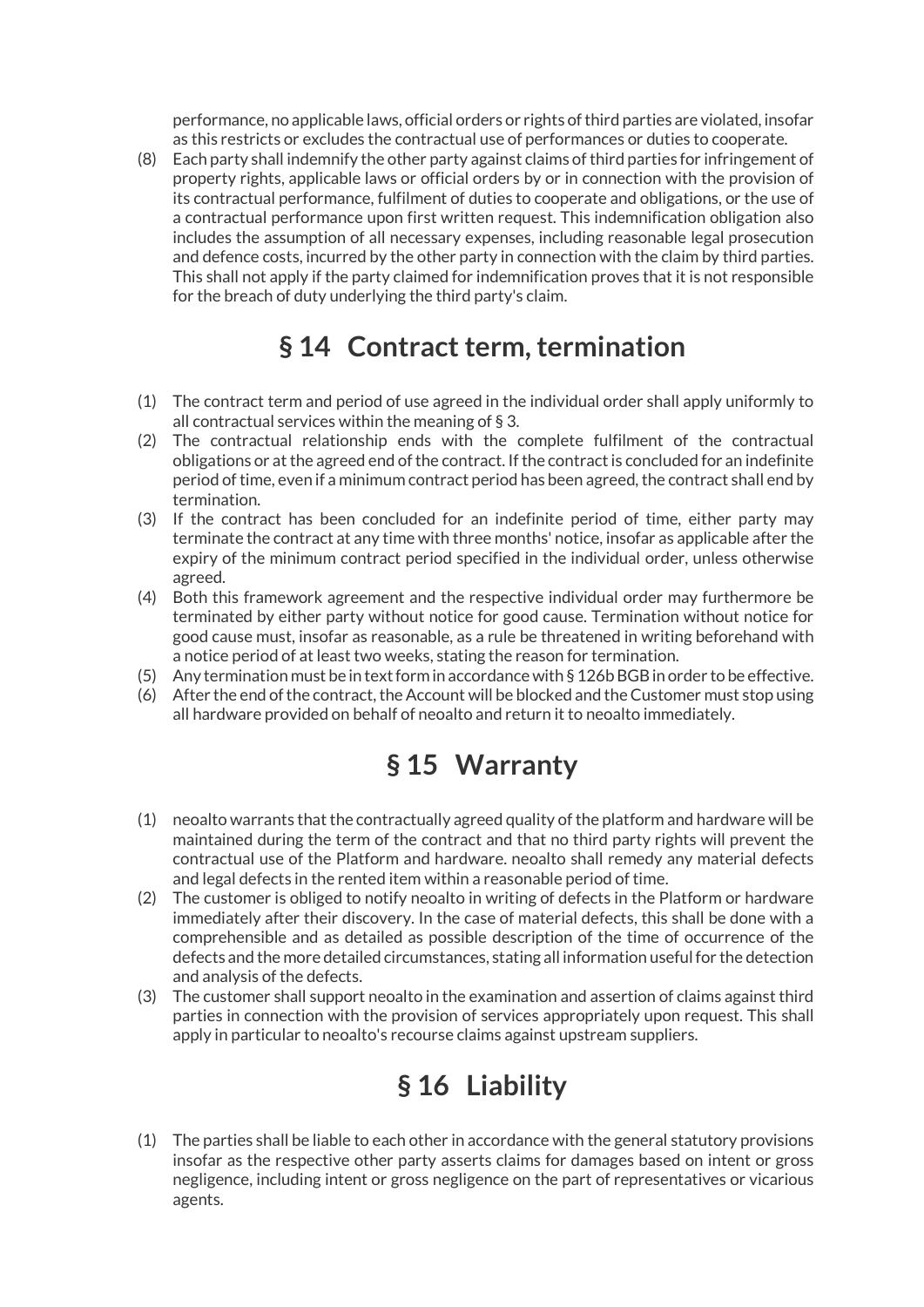- (2) Insofar as neoalto is charged with the negligent breach of a material contractual obligation, the fulfilment of which is a prerequisite for the proper performance of the contract, the breach of which jeopardises the achievement of the purpose of the contract and the observance of which the Customer can regularly rely on, neoalto's liability for damages shall be limited to the foreseeable, typically occurring damage.
- (3) Liability for culpable injury to life, limb or health and liability under the Product Liability Act shall remain unaffected.
- (4) The liability of the parties for breaches of the General Data Protection Regulation (DS-GVO, Art. 82) shall also remain unaffected.
- (5) In all other respects, neoalto's liability towards the Customer shall be excluded.

#### § 17 Data protection

- (1) The contracting parties shall observe the respective applicable provisions of data protection law within the scope of the performance of the contract.
- (2) The contracting parties shall take all reasonable technical and organisational measures to ensure that the persons subordinate to or commissioned by the respective party process the personal data exclusively for the purposes and to the extent provided for in this contract. In addition, the contracting parties shall ensure that, in particular, all persons authorised to process the personal data have committed themselves to confidentiality or are subject to an appropriate statutory duty of confidentiality.
- (3) Insofar as neoalto processes personal data for the Customer, the parties undertake to conclude a contract on commissioned processing pursuant to Art. 28 DS-GVO prior to the commencement of such commissioned processing. neoalto shall provide the Customer with a suitable draft contract on commissioned processing.

#### § 18 Confidentiality / secrecy

- (1) Unless otherwise provided in a separate written confidentiality agreement between the parties, this provision shall apply with respect to the non-disclosure of confidential information.
- (2) "Confidential Information" for the purposes of this Agreement means any written, electronic, oral, digitally embodied or other information disclosed by its holder (the natural person or legal entity in control of Confidential Information) to the recipient (any natural person or legal entity to whom Confidential Information is disclosed) that meets the following requirements. Confidential Information shall mean:
	- Trade secrets, products, software, source code, know-how, illustrations, drawings, specifications, samples, descriptions, calculations, quality guidelines, quality agreements, inventions, business relationships, business strategies, business plans, financial planning, personnel matters, digitally embodied information (data);
	- any documents and information which are the subject of technical and/or organisational confidentiality measures and/or are marked as confidential;
	- Existence and contents of User contracts between neoalto and the Customer.

Confidential information in this sense does not include information that:

- was known or generally available to the public prior to disclosure by the holder or become so at a later date without breach of a duty of confidentiality;
- was already demonstrably known to the recipient prior to the disclosure and without any breach of a duty of confidentiality;
- has been obtained by the recipient without use of or reference to Confidential Information of the holder itself;
- is made available to the recipient by an authorised third party without breaching a confidentiality obligation.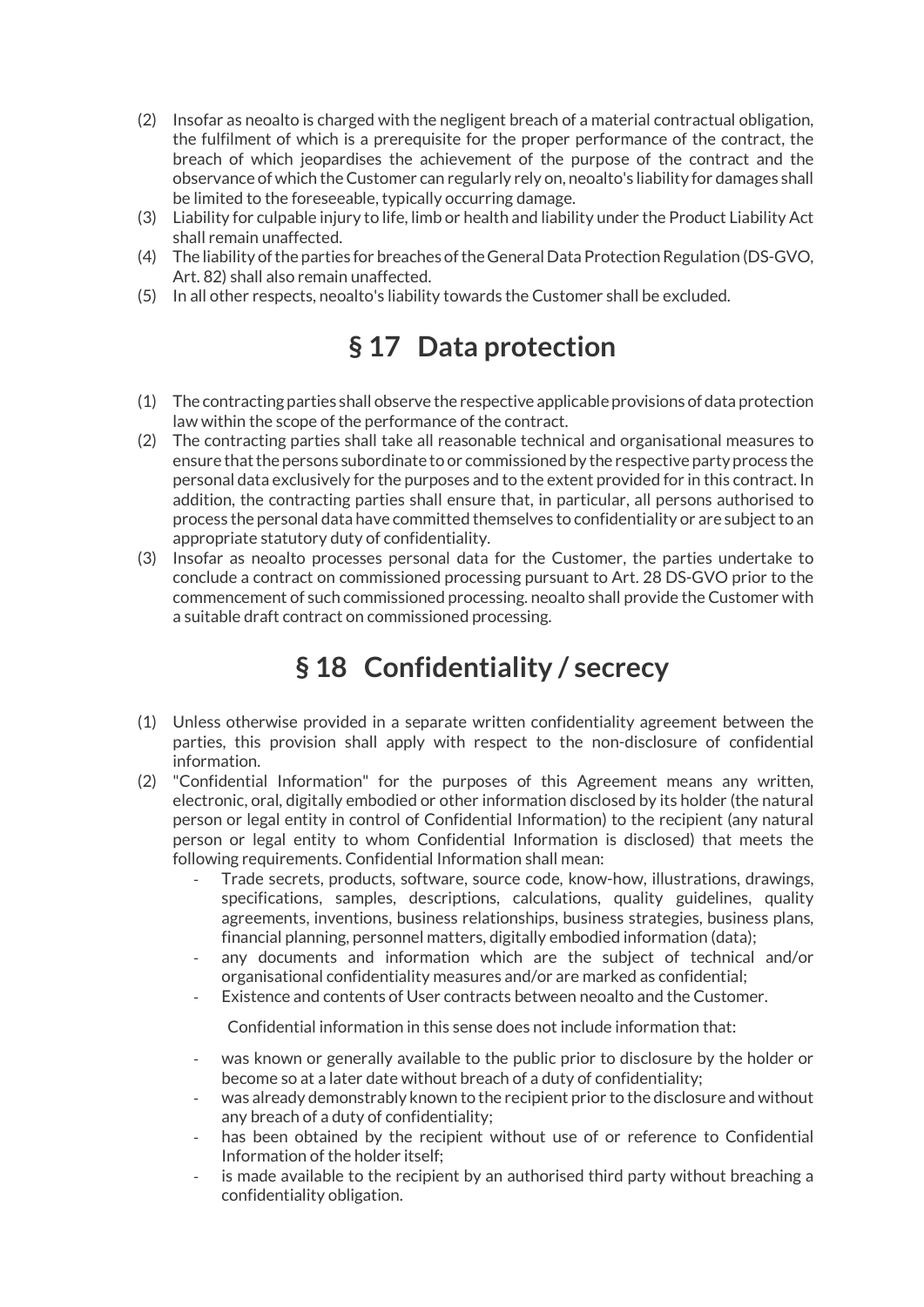- (3) The recipient is obliged in each case,
	- To treat confidential information as strictly confidential and to use it only in connection with the performance of this contract and of User contracts concluded with neoalto's customers and their purposes;
	- To disclose confidential information only to such agents that rely on knowledge of such information for the purpose, provided that the recipient ensures that its agents comply with this provision as if they were themselves bound by it;
	- to also secure Confidential Information against unauthorised access by third parties by means of appropriate secrecy measures and to comply with the statutory and contractual provisions on the protection of secrets and data protection, where relevant, when processing Confidential Information;
	- to the extent that the Recipient is required by applicable law, court or governmental order to disclose any or all of the Confidential Information, promptly notify the holder thereof (to the extent legally possible and practicable) in writing (Section 126 of the Civil Code) and use all reasonable efforts to minimise the scope of the disclosure and, if necessary, provide the Holder with all reasonable assistance designed to obtain a protective order against disclosure of the Confidential Information or any part thereof.
- (4) Upon request of the holder, as well as without request at the latest after fulfilment of all usage contracts and contractual purposes concluded between neoalto and the Customer, the recipient shall be obliged to return or destroy all Confidential Information, including all copies thereof, within seven (7) working days after receipt of the request or after termination of the contract (including electronically stored Confidential Information), provided that this does not conflict with any retention obligations agreed with the holder or with any statutory retention obligations.

The destruction of electronically stored Confidential Information in the aforementioned sense shall be effected by the complete and irrevocable deletion of the files (in such a way that any access to the Confidential Information becomes impossible) or irretrievable destruction of the data carrier.

In addition to Confidential Information for which there is a retention obligation within the meaning of the aforementioned provision, Confidential Information whose destruction or return is not technically possible is exempt from the corresponding destruction obligations, whereby the recipient must demonstrate and prove that a corresponding exemption exists. The Recipient shall inform the holder immediately upon becoming aware that the destruction or return of the Confidential Information concerned is not technically possible.

Upon request of the holder, the recipient shall represent in writing that he has, to the extent possible, completely and irrevocably deleted all Confidential Information in accordance with the requirements of the foregoing paragraphs and the holder's instructions.

- (5) The older shall, without prejudice to its rights under the German Act on the Protection of Trade Secrets ("GeschGehG"), have all rights of ownership, use and exploitation with respect to the Confidential Information. The owner reserves the exclusive right to apply for property rights, where relevant. The recipient does not acquire any ownership or - with the exception of use for the purposes described above - any other rights of use to the Confidential Information.
- (6) The recipient shall refrain from exploiting or imitating Confidential Information itself in any way (in particular by way of so-called "reverse engineering", see below) and/or having it exploited or imitated by third parties and/or applying for industrial property rights - in particular trademarks, designs, patents or utility models - in respect of the Confidential Information outside the respective contractual purpose.
- (7) The observation, examination, dismantling or testing of products and/or objects for the purpose of obtaining trade secrets (so-called "reverse engineering"), which the holder has provided to the recipient in the course of the cooperation under the validity of this agreement, is explicitly prohibited to the recipient within the meaning of Section 3 (1) no. 2b) last half-sentence GeschGehG.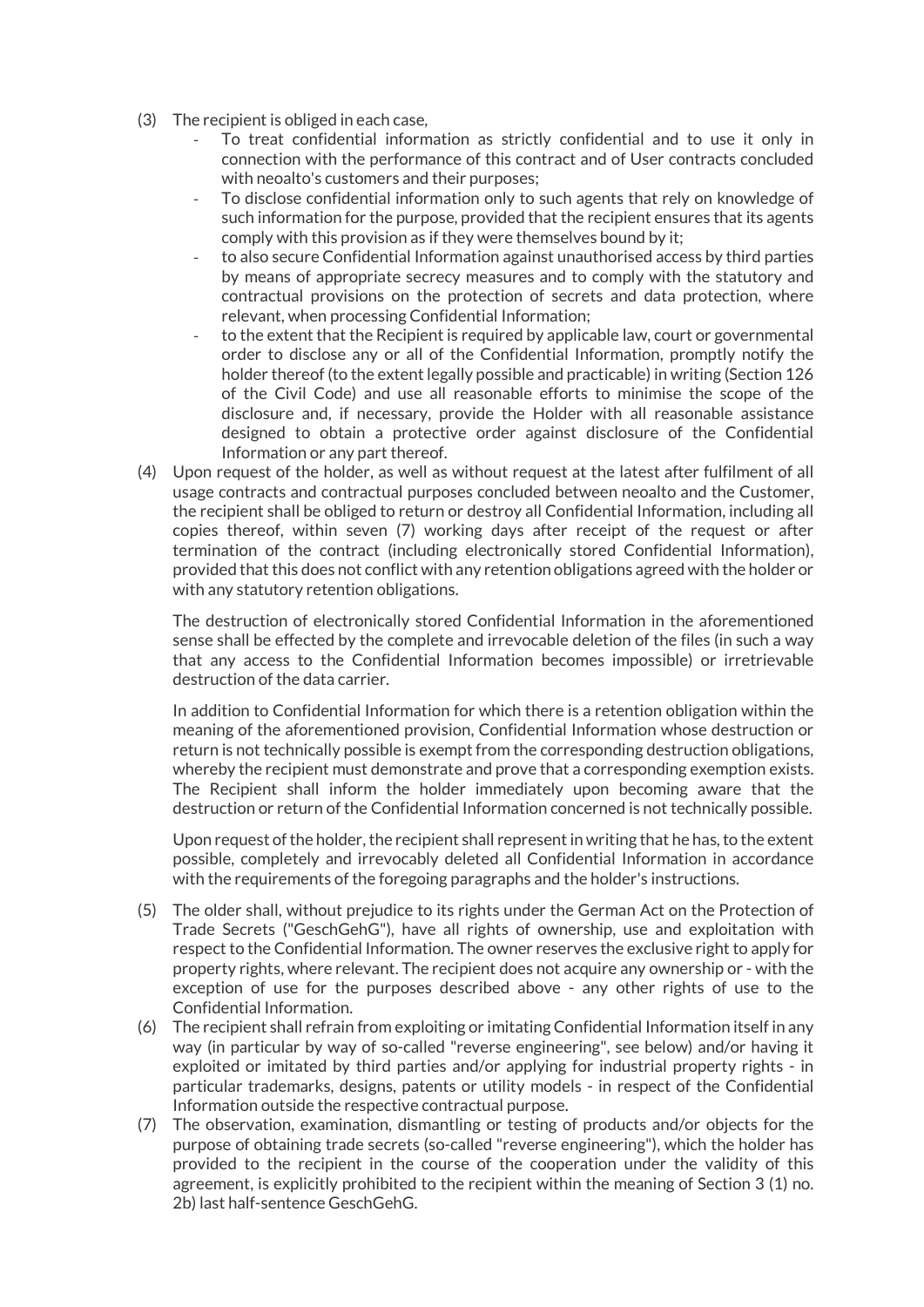- (8) The recipient undertakes to oblige any sub-suppliers and subcontractors to maintain secrecy to the same extent.
- (9) The above confidentiality obligation shall survive the termination of the contractual and supply relationship as long as the Confidential Information has not become public knowledge.

#### § 19 Force majeure

- (1) neoalto shall not be liable for events of force majeure which make it significantly more difficult for neoalto to perform the contract, or which temporarily hinder the proper performance of the contract or make it impossible. Force majeure shall be deemed to be all circumstances independent of the will and influence of the parties, such as natural disasters, government measures, decisions by authorities, blockades, war and other military conflicts, mobilisation, civil unrest, terrorist attacks, strikes, lockouts and other labour unrest, epidemics, pandemics, seizures, embargoes or other circumstances that are unforeseeable, serious and beyond the control of the parties and occur after the conclusion of this contract ("force majeure").
- (2) For the duration of the existence of circumstances beyond the control of neoalto ("force majeure"), neoalto shall be released from the obligation to perform.
- (3) neoalto shall notify the Customer in text form without undue delay after the force majeure event has occurred of the nature of the event, the time, the date of its occurrence and the likely effect of the outcome on its ability to perform its contractual obligations. neoalto shall notify the Customer without undue delay after the force majeure event has ended and resume performance of its obligations.
- (4) Agreed delivery periods shall be extended by the duration of the existence of the circumstances of force majeure, but by a maximum of 6 (six) months. If the circumstances of force majeure end within this period, the Customer may only refuse performance by neoalto if acceptance of the performance has become unreasonable for him after this period. If the circumstances of force majeure end after the expiry of six months, this shall be deemed to be a final impediment to performance; the Customer shall be entitled to withdraw from the contract (§ 323 BGB). The same shall apply if and as soon as it becomes apparent that the circumstances of force majeure will be permanent.

# § 20 Offsetting and retention

- (1) Offsetting by the Customer is excluded. This shall not apply if the counterclaim asserts a breach of a principal obligation of neoalto within the meaning of § 320 of the German Civil Code (BGB) or if the counterclaim has been legally established or is undisputed.
- (2) The Customer shall only be entitled to rights of retention insofar as his counterclaim is based on the same legal transaction as the claim of neoalto. Otherwise, the Customer shall not be entitled to any rights of retention.

#### § 21 Transfer of contract

(1) The Customer may transfer the rights and obligations arising from this contract in their entirety to third parties only with the prior written (§ 126 BGB) consent of neoalto; neoalto shall not unreasonably withhold such consent. neoalto shall, however, be entitled to transfer the rights and obligations arising from this contract to a group company within the meaning of § 15 of the German Stock Corporation Act (AktG) even without the consent of the Customer.